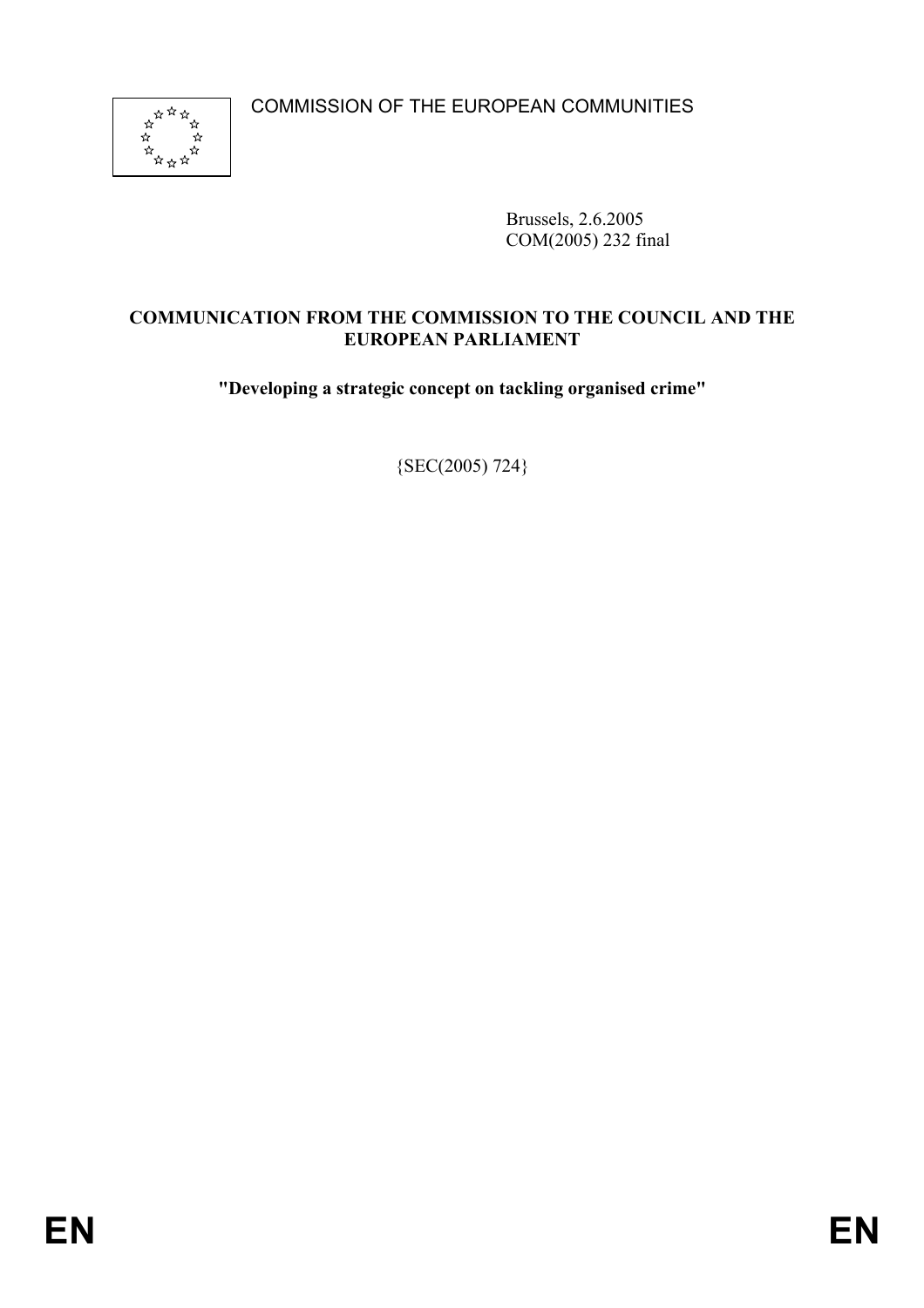# **1. INTRODUCTION**

- 1. The European Council of 4/5 November 2004 asked the Council and the Commission, under The Hague Programme<sup>1</sup>, to develop a strategic concept on tackling organised crime (OC) at EU-level with Union bodies such as Europol, Eurojust, CEPOL and the Police Chiefs. This Communication constitutes the Commission's contribution to the development of this strategy.
- 2. Since the Amsterdam Treaty's entry into force, several EU action plans on combating OC have been adopted<sup>2</sup>, the latest being the Millennium Strategy on the prevention and control of OC of 2000.<sup>3</sup> On the Dutch Council Presidency's initiative discussion began in 2004 leading to the adoption of Council conclusions on the development of a strategic concept on tackling OC on  $2.12.2004<sup>4</sup>$
- 3. Various legislative and non-legislative initiatives contributing to the prevention and fight against OC have been adopted at EU-level since the creation of an area of freedom, security and justice. Now time is needed to integrate the different tools and measures (preventive, criminal law and procedural law) taken at local, national or EU level and fill identified gaps. The Union should move to elaborate and implement a counter OC policy, with adequate financial support.
- 4. Since September 2001, the fight against terrorism became the focus of attention. Although links between OC and terrorism exist, OC continues to pose in itself a threat to society. OC undermines legitimate economies and is a destabilising factor for society's social and democratic fabric. It is therefore welcome that the European Council put combating OC high on the agenda. In fighting this scourge all actors must balance efficient law enforcement and prosecution of OC, and the protection of fundamental rights and freedoms.
- 5. To develop a strategic concept on tackling OC is a difficult task because the idea of OC remains complex despite several past initiatives defining "criminal organisation".<sup>5</sup> Also, the priority topics identified by the Council on 2.12.2004 are cross-cutting, and include the knowledge base for reducing OC to prevention, law enforcement, judicial cooperation and external relations (cf. section 2). Measures proposed in the present context may therefore effect offences that are not, or not exclusively, OC-related. Conversely, initiatives which implement e.g. the principle of mutual recognition of judicial decisions in criminal matters, impact on many forms of serious cross-border crime. A strategic approach will ensure effective cooperation between all relevant actors.

<sup>1</sup> OJ C 053 03/03/2005 P.001-0014

<sup>2</sup> Action plan to combat OC (OJ C 251 of 15.8.1997), Council Resolution on the Prevention of OC (OJ C 408 of 29.12.1998), Vienna Action Plan (OJ C19 of 23.1.1999)

OJ C 124 of 3.5.2000

<sup>4</sup> doc. 15050/04 CRIMORG 138; doc. 13463/2/04 REV2 CRIMORG 105

<sup>5</sup> See Joint Action to make it a criminal offence to participate in a criminal organisation in the Member States of the EU (OJ L 333 of 9.12.1998); doc. 6204/2/97 ENFOPOL 35 REV 2; Art. 2 UN Convention Against Transnational OC (A/RES/55/25)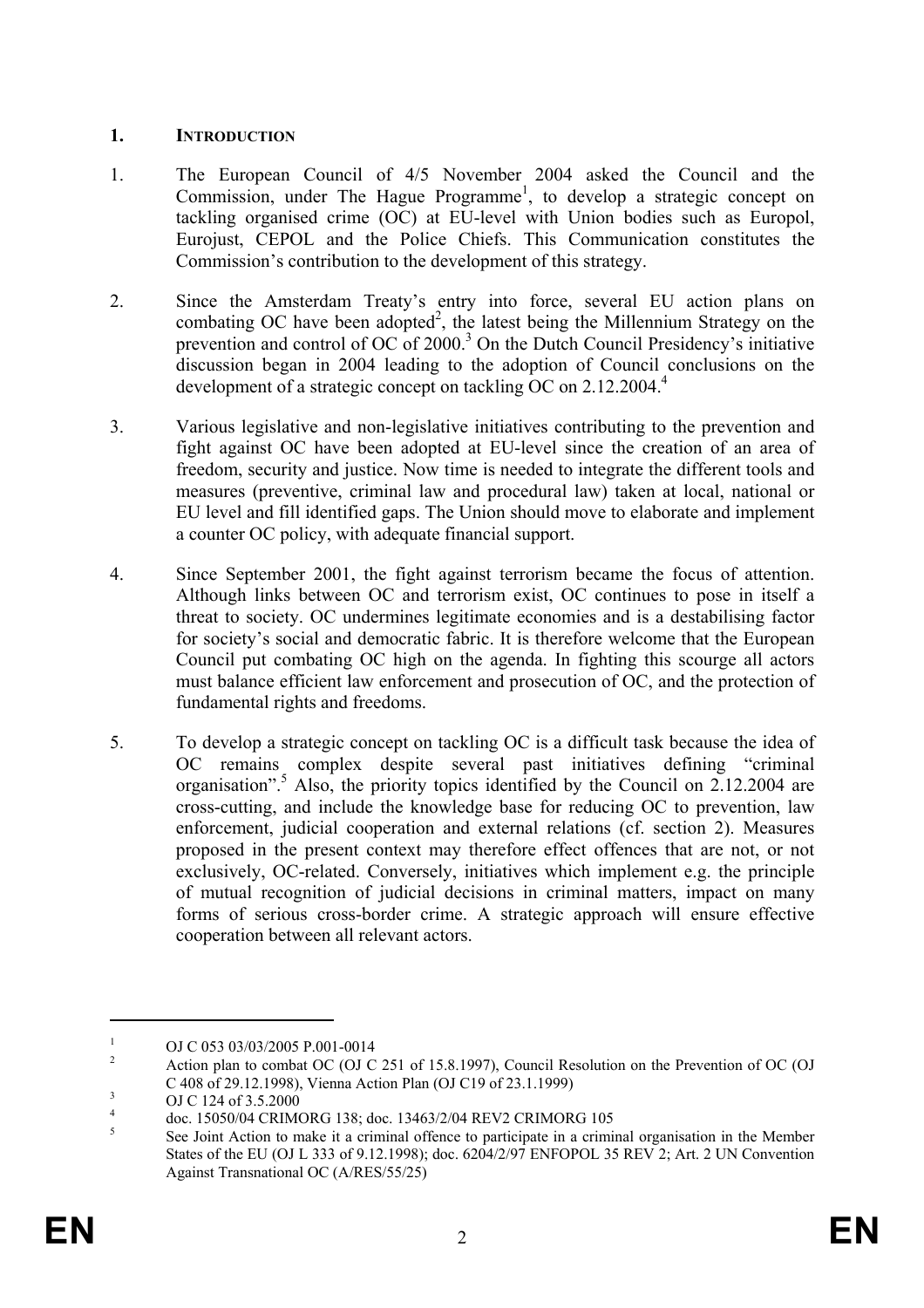6. Due to the strategic concept's broad scope priority-setting is inevitable within the Communication. Section 2 develops the objectives under the priority topics of the strategic concept on tackling OC. Some aspects are only covered summarily but set out in detail elsewhere.<sup>6</sup> Section 3 summarises the follow-up to the mid-term evaluation of the Millennium Strategy<sup>7</sup>, while section 4 points the way forward. Annex 1 lists the measures for implementing the strategic concept on tackling OC, and corresponding responsibilities with target dates and priority ratings. Annex 2 lists and summarises recently adopted Communications and Council conclusions which are relevant. Annex 3 details the follow-up to the mid-term evaluation of the Millennium Strategy.

# **2. PRIORITY TOPICS AND OBJECTIVES**

#### **2.1. Improve knowledge of OC and strengthen information gathering and analysis**

- 7. Technological evolution along with increasing globalisation provides new opportunities for OC groups. In order to prevent and counteract OC, knowledge about OC, OC groups and vulnerabilities of the licit sectors has to be gathered and updated to develop better tools, as stated in many of the strategic documents mentioned already, not least The Hague Programme. The future **EU crime statistics system** should collect information from law enforcement agencies and also quantitative information based on citizen and business surveys, as well as **measuring crime and victimisation** in specific groups to aid decision-making in different policy areas. This crime statistics system will be developed in collaboration with Member States, using, as needed, the Community Statistical Programme. Further development, testing and dissemination of a methodology for studies of **economic sectors' vulnerability** to OC are also needed. On this basis the Commission intends to produce an annual or biennial **EU crime report** in the future.
- 8. The Hague Programme highlighted the need to develop an **EU intelligence-led law enforcement mechanism** to enable decision makers to define European law enforcement strategies based on thorough assessments. Availability of and access to information (cf. section 2.3.3.), production of European criminal intelligence and enhanced trust between law enforcement authorities at European and international level are its core elements. The Commission will present a Communication on an EU intelligence-led law enforcement policy in 2005.
- 9. Within this policy, a **'European Criminal Intelligence Model'** should be developed to address issues such as coherent intelligence actions products and services of national and EU bodies active in the domain of Justice, Freedom and Security, the synchronisation of national threat assessments based on a common methodology, underpinned by sectoral vulnerability studies, the production of quantitative and qualitative information by the private sector and other relevant data from evolving European crime statistics. A key element of the Model will be a **European OC threat assessment** by Europol as requested in The Hague Programme based on synchronised national assessments.

<sup>6</sup> Particularly initiatives included in The Hague Programme, e.g. the EU drugs strategy 2005-2012 (doc.  $15074/04$ ).

doc 10925/03 CRIMORG 49 of which the JAI Council of 2/3.10.2003 took note.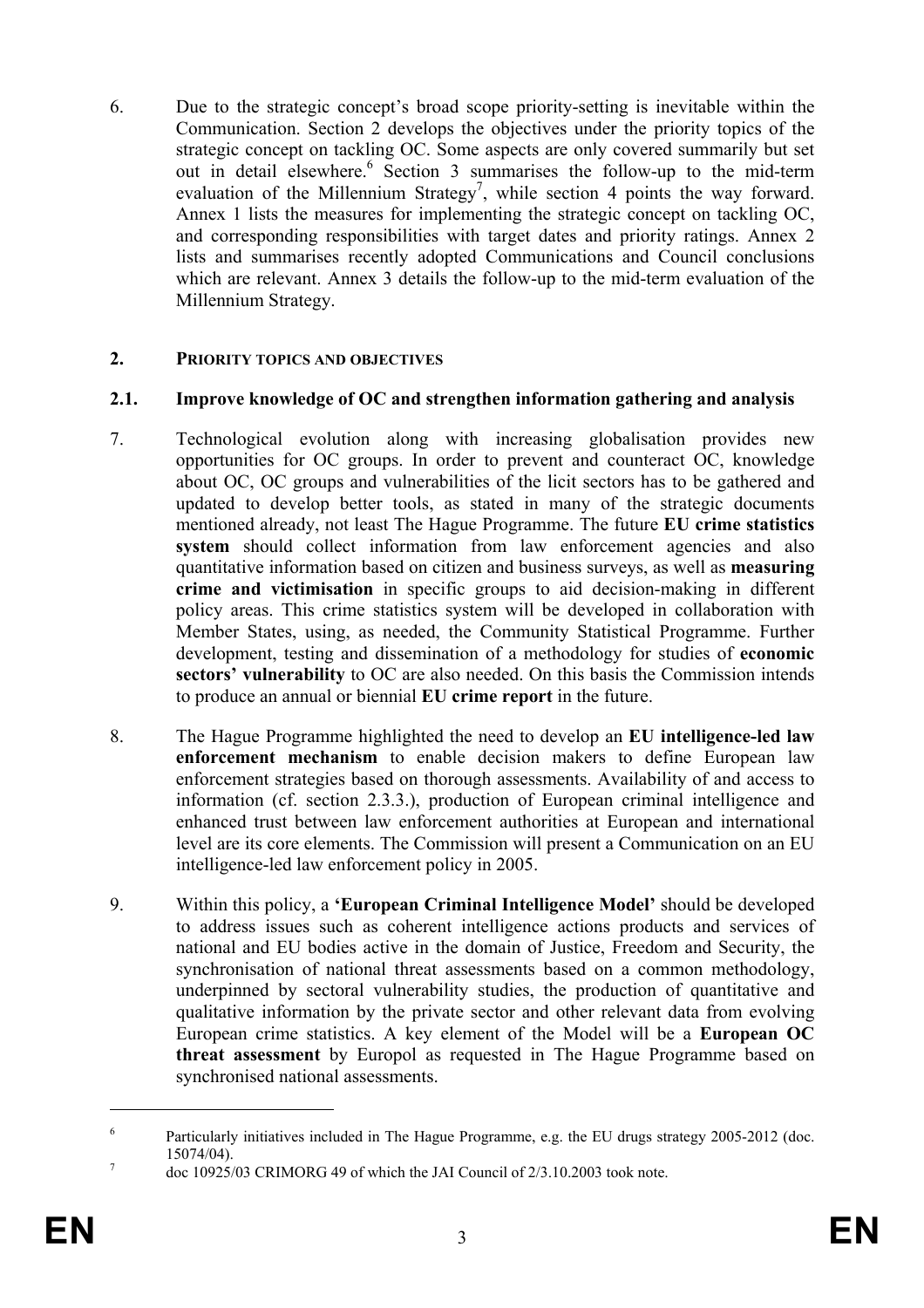10. OC-related **research** is currently funded under the 6<sup>th</sup> Research Framework Programme (RFP) and the Preparatory Action for Security Research. It is envisaged that OC-related research would be part of the new Security Research Programme and of other related areas in the proposed  $7<sup>th</sup>$  RFP. Specific research projects to support policy development will also be possible through the **AGIS programme**, any successor under the Financial Perspectives (2007-2013), and **studies** funds.

# **2.2. Strengthen OC prevention**

- 11. An effective crime prevention policy goes beyond classical law enforcement cooperation to include good governance, transparency, accountability and social responsibility standards for the public and private sector to reduce crime opportunities. Some EU Member States have been innovative in using an **administrative approach** to prevent the penetration of legal markets by criminal organisations. The Council recently adopted recommendations<sup>8</sup> that this approach merits further research and dissemination across the EU. At EU level, the Commission intends to develop a model for **crime proofing legislation** and new **products and services** which could be widely disseminated to avoid inadvertently creating new opportunities for OC.
- 12. One key tool by which OC infiltrates licit markets is **corruption**<sup>9</sup>. Therefore further development and implementation of a comprehensive EU anti-corruption policy including criminal law measures, promotion of ethics and integrity in public administration and improved monitoring of national anti-corruption policies in the context of EU and international obligations and other standards is essential and also timely in order to effectively implement the UN Convention Against Corruption.<sup>10</sup> Fostering public sector transparency is one of the Commission's strategic objectives 2005-2009 and a White Paper on a European Transparency Initiative will follow.
- 13. The Dublin Declaration<sup>11</sup> recognised **Public Private Partnerships** as an effective tool for preventing crime in general, and OC in particular. The preparation and implementation of an EU Action Plan on Public Private Partnerships is a priority for the Commission in 2006, under The Hague Programme.
- 14. The prevention of human trafficking, a particularly serious crime involving severe human rights violations, is a primary aim. The Commission will submit a dedicated Communication on combating **trafficking in human beings** in 2005 which will take an integrated, human-rights oriented and victim-centred approach.
- 15. Under the **Structural Funds financial support** for preventive measures has been available but was rarely used by Member States, $\frac{12}{12}$  contributing to the Commission's proposal to set up a distinct **Security and Safeguarding Liberties Framework Programme** under the Financial Perspectives 2007-2013 to finance such measures.

<sup>8</sup> doc. 12557/04 CRIMORG 79, doc. 14125/2/04 REV2 CRIMORG 123

<sup>9</sup> <sup>9</sup> cf. COM (2003) 317; Resolution EP No. A5-0367/2003

 $A/58/422$ 

 $11$  doc. 16302/03 CRIMORG 96

<sup>12</sup> Italy's Mezzogiorno programme is the notable exception; cf. also Communication: Further Indicative Guidelines for the Candidate Countries COM(2003) 110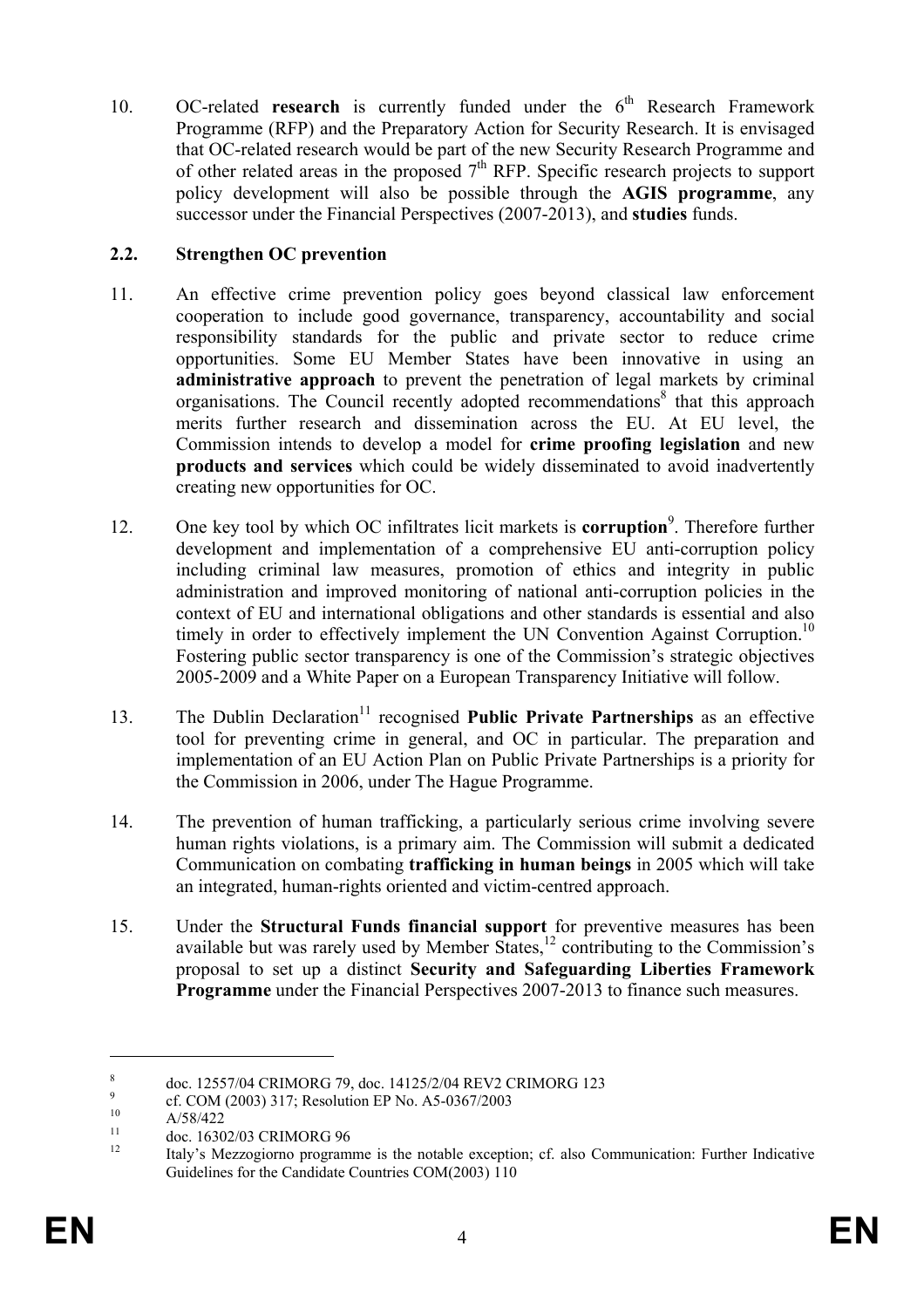# **2.3. Strengthen tools and improve cooperation**

# *2.3.1. Strengthen investigation of OC*

- 16. **Special investigation techniques** have proven effective in police, customs' and judicial investigation of cross-border OC. The 2000 Mutual Legal Assistance (MLA) Convention and  $2001$  Protocol<sup>13</sup> provide for these techniques although neither instrument has yet entered into force, hence the separate Framework Decision (FD) on the use of **Joint Investigation Teams**14 (JIT). Further work is needed to improve the use of JITs and other special investigation techniques.
- 17. To speed up and simplify the **obtaining of evidence** across borders, the Commission has proposed the European Evidence Warrant which would for certain types of evidence replace mutual legal assistance.<sup>15</sup> In the medium term the principle of mutual recognition should be extended to cover all types of evidence. The Commission plans several initiatives on **admissibility of evidence** as explained in its Communication on the principle of mutual recognition in criminal matters.<sup>16</sup> These initiatives would enhance mutual trust by ensuring a fair balance between efficient prosecution and defence rights. The **cross border use of intelligence** as evidence is an additional theme requiring further study.
- 18. As well as the collection of evidence in the context of financial investigations (cf. section 2.3.2.), capturing, safeguarding and exchanging **electronic evidence** is an increasingly relevant issue to be addressed shortly by the Commission as requested by the European Council of  $16/17.12.2004$ <sup>17</sup>
- 19. **Data retention** for electronic communication services is an important element in the investigation of criminal offences involving the use of information technology. It requires a balance between effective law enforcement, the protection of fundamental rights and the financial burden which resulting obligations cause to service providers. To meet legal considerations the Commission will submit in 2005 a proposal for a directive as appropriate legal instrument.
- 20. It is often essential to rely on **witnesses or collaborators of justice** in order to bring key figures of OC groups to justice. Building on two Council Resolutions,<sup>18</sup> the Millennium Strategy suggested further work be done. The Council invited the Commission to work on a witness protection programme for terrorism.<sup>19</sup> Europol developed two useful documents<sup>20</sup> and the Commission is preparing a legal instrument on this.
- 21. Some EU Member States have created **specialised investigation or prosecutorial services** to deal with OC related offences. Such services are made up of multi-

<sup>&</sup>lt;sup>13</sup> OJ C 197 of 12.7.2000, p.1; OJ C 326 of 21.11.2001, p.1<br><sup>14</sup> CJJ 162,5206,2002, p.1

<sup>&</sup>lt;sup>14</sup> OJ L 162 of 20.6.2002, p.1

<sup>&</sup>lt;sup>15</sup> COM(2003) 688

 $^{16}$  COM(2005) 195

 $17$  doc. 16238/04 CONCL 4, doc 16089/04 JAI 566

<sup>&</sup>lt;sup>18</sup> OJ C 327 of 7.12.1995, p. 5; OJ C 10 of 11.1.1996, p. 1

<sup>&</sup>lt;sup>19</sup> Declaration on Combating Terrorism of 25.3.2004<br><sup>20</sup> "Perio, principles of European Union police ac-

<sup>20 &</sup>quot;Basic principles of European Union police co-operation in the field of witness protection" and "Common Criteria for taking a witness into a Protection Programme"; both EU restricted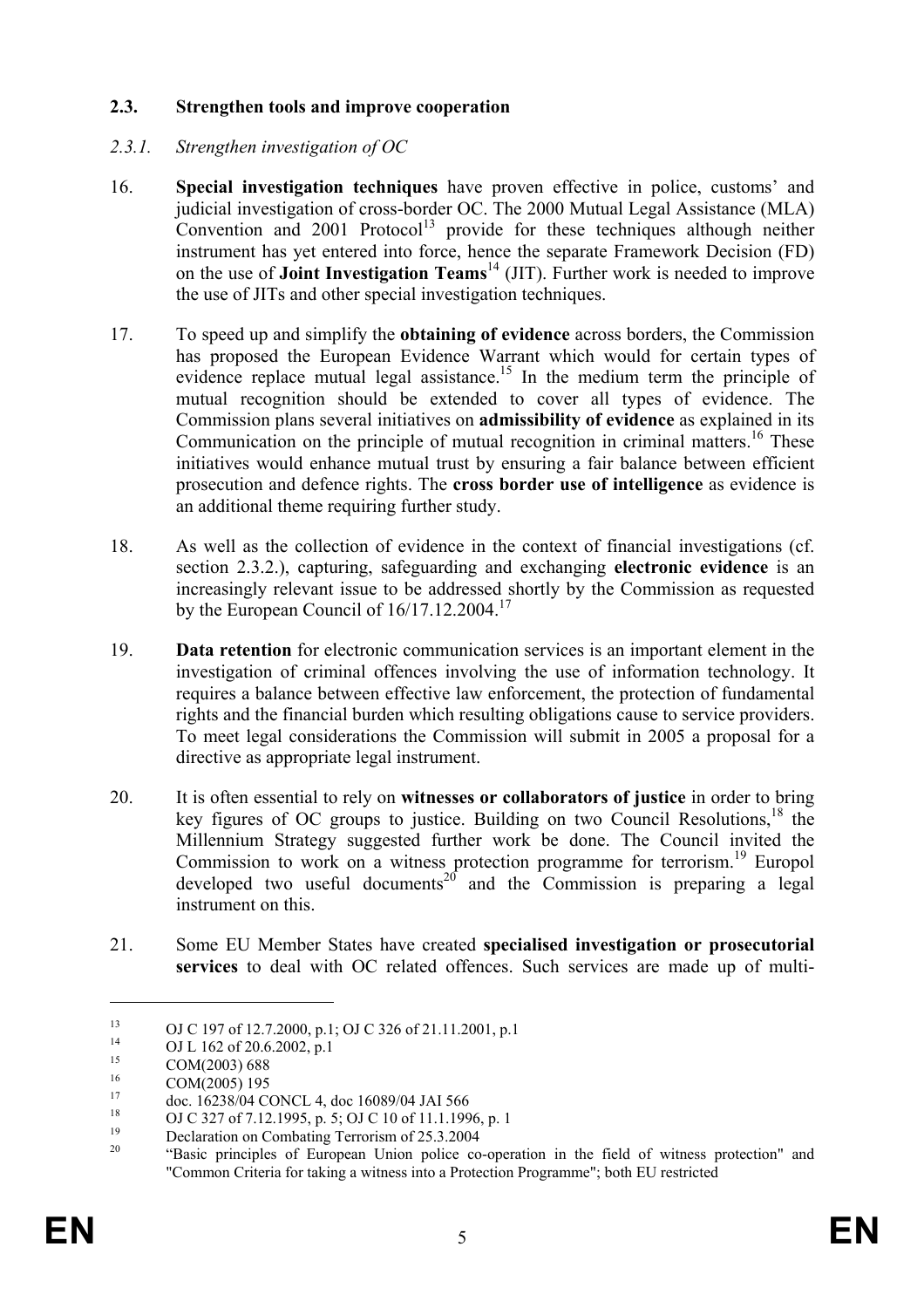disciplinary expert teams for complex crime investigations. The Commission encourages all Member States to consider this approach.

- *2.3.2. Strengthen tools to address financial aspects of OC*
- 22. Financial gain drives OC. Removing the ability to launder criminal proceeds or to finance criminal activity would significantly impede the motivation and capacity of OC groups. Therefore an **enhanced ability to freeze and confiscate the proceeds of crime** is key to fighting and preventing such criminal activity. The Commission will therefore promote stronger **financial investigation skills** and appropriate legal instruments aiding rapid identification and tracing of illicit financial transfers and other transactions.
- 23. Three FDs dealing with the **freezing and confiscation of assets**, including extended confiscatory powers have been agreed with one still subject to reservations.<sup>21</sup> The FD on confiscation of crime-related proceeds provides that in using extended confiscation powers, Member States may use non-criminal procedures. Its recitals also refer to the UN Convention on Transnational OC where State Parties may consider the possibility of requiring an offender to show the lawful origin of alleged proceeds of crime, including by reversing the **onus** and/or lightening the **standard of proof**. The Commission will review EU legislation on confiscation of criminal assets in this light. In addition, the Commission will explore standards on the **return of confiscated or forfeited assets as compensation or restitution** to identifiable victims of crime or charitable organisations.
- 24. The proposed third money laundering Directive<sup>22</sup> strengthens existing Community anti-money laundering legislation by e.g. widening the definition of predicate offences and adding new categories of persons subject to reporting obligations. Yet, to ensure future commitment of financial institutions and others, it should be shown that anti-money laundering reporting generates worthwhile results. For this purpose, f**inancial intelligence units** must provide adequate **feedback**.
- 25. Organised criminals use the financial system of a Member State to integrate money from criminal activity carried out in another Member State. Europol seeks to identify links between such criminal activity and related transactions within the framework of the Analysis Work Files, e.g. the "**SUSTRANS**" project. All Member States should actively support this work, by providing high quality data to Europol.
- 26. The **Protocol to the 2000 MLA Convention** aims at facilitating cooperation in cross-border financial investigations. Due to the low rate of ratification of this Protocol its date of entry into force is uncertain. As the principle of mutual recognition should progressively replace mutual legal assistance the Commission will need to consider new legislative proposals.<sup>23</sup>

<sup>&</sup>lt;sup>21</sup> FD 2003/577/JHA of 22.7.2003; FD 2005/212/JHA of 24.2.2005; political agreement was reached in 6/2004 on a draft FD on the application of the principle of mutual recognition to confiscation orders.<br>  $\frac{22}{23}$  COM (2004) 448

Fn 16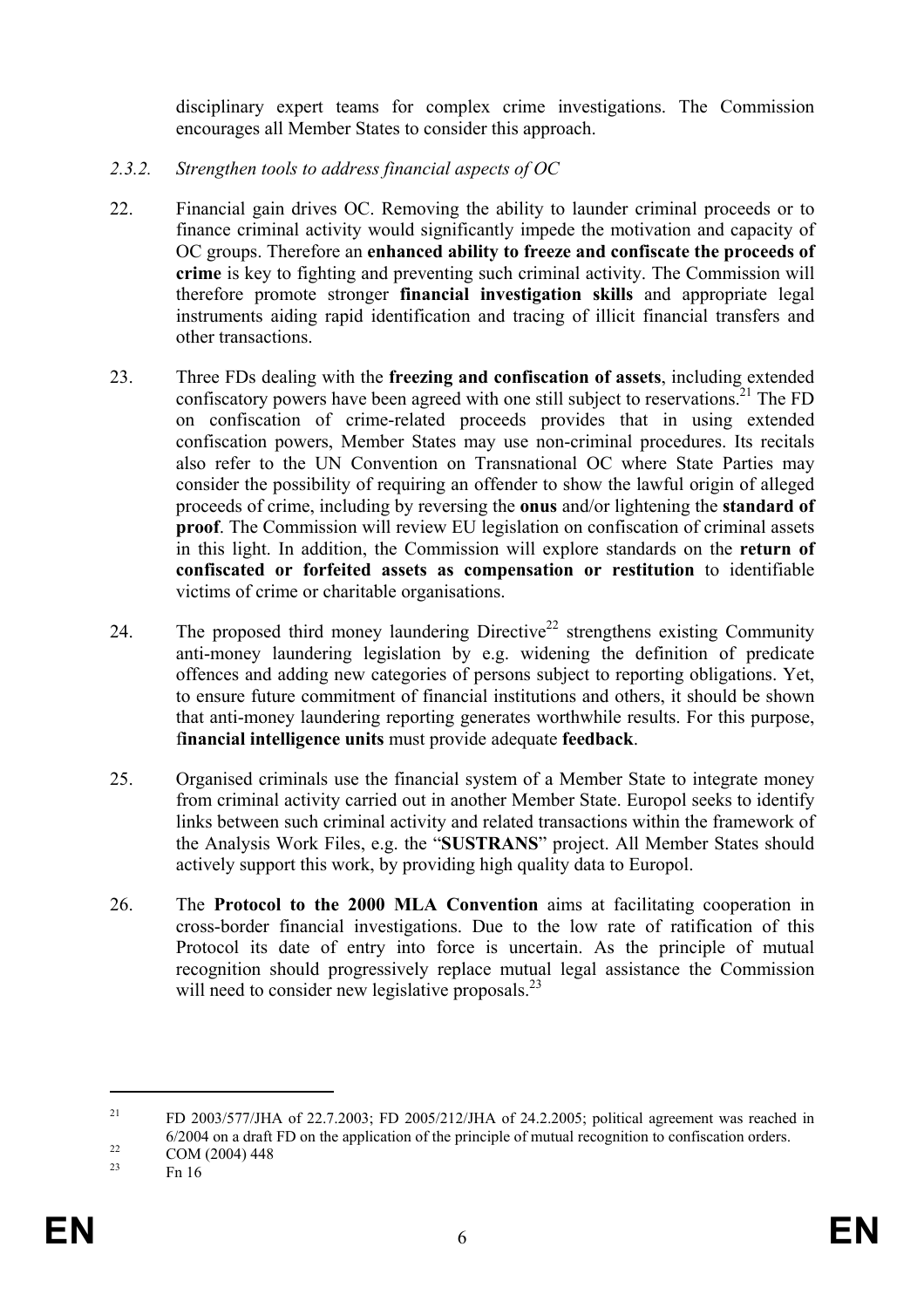- *2.3.3. Strengthen the access to and exchange of information and intelligence between law enforcement authorities*
- 27. The European Council stressed in The Hague Programme that strengthening freedom, security and justice requires an innovative approach to the **cross-border exchange of law enforcement information**. The action plan implementing The Hague Programme will further develop the Commission's initiatives to implement the **principle of availability for the exchange of law enforcement information**, **common standards for access to databases** and **interoperability of national and EU databases.** National and EU databases should progressively use the same standards and compatible technologies to ensure the selective exchange of law enforcement data while taking into account the appropriate inter-linkages with international databases. **Personal data protection** and **data security** measures such as proportionality, integrity and confidentiality of data and effective legal remedies must proceed along with these extended possibilities. The Commission will submit a legislative proposal on this in 2005.
- 28. Intensive **cooperation** between national law enforcement authorities and with relevant EU bodies is necessary to the building of trust. Established information channels e.g. Europol's Virtual Private Network or its Information System should be used and, where appropriate, supplemented by expert networks (cf. section 2.4.).
- *2.3.4. Strengthen inter-institutional and cross-jurisdictional cooperation*
- 29. The Hague Programme stresses the need for **intensified practical cooperation** between police and customs authorities of Member States and with Europol and Eurojust. Prosecutors/judiciary and Eurojust must be involved at an early stage e.g. for wire-tapping or arrest warrants. **Joint customs, police and/or judicial operations** should become a frequent tool of practical cooperation. **Common structures of cooperation in internal border regions** of the Union should be fostered. In addition, the Commission proposes funding joint **EU operations** systematically in the future under financial perspectives 2007-2013. The **Committee on Internal Security** envisaged in Article III-261, Constitutional Treaty, should facilitate the coordination of the action of Member States' competent authorities, focusing on operational cooperation.
- 30. As a follow-up to the relevant Green Paper<sup>24</sup>, the Commission will undertake an impact assessment and submit a White Paper on a legislative proposal to establish the European Public Prosecutor's (EPP) Office from Eurojust, with responsibility for investigating, prosecuting and bringing to judgement offences against the Union's financial interests under the future Constitutional Treaty<sup>25</sup> and also for the possibility to extend the EPP's powers to serious crime with a cross-border dimension.

<sup>&</sup>lt;sup>24</sup> COM (2001) 715 final of 11.12.2001, "Green Paper on criminal-law protection of the financial interests of the Community and the establishment of a European Prosecutor".<br>
Communication from the Commission, Protecting the Communities' financial interests, Fight against

fraud, Action Plan for 2004-2005, COM (2004) 544 final.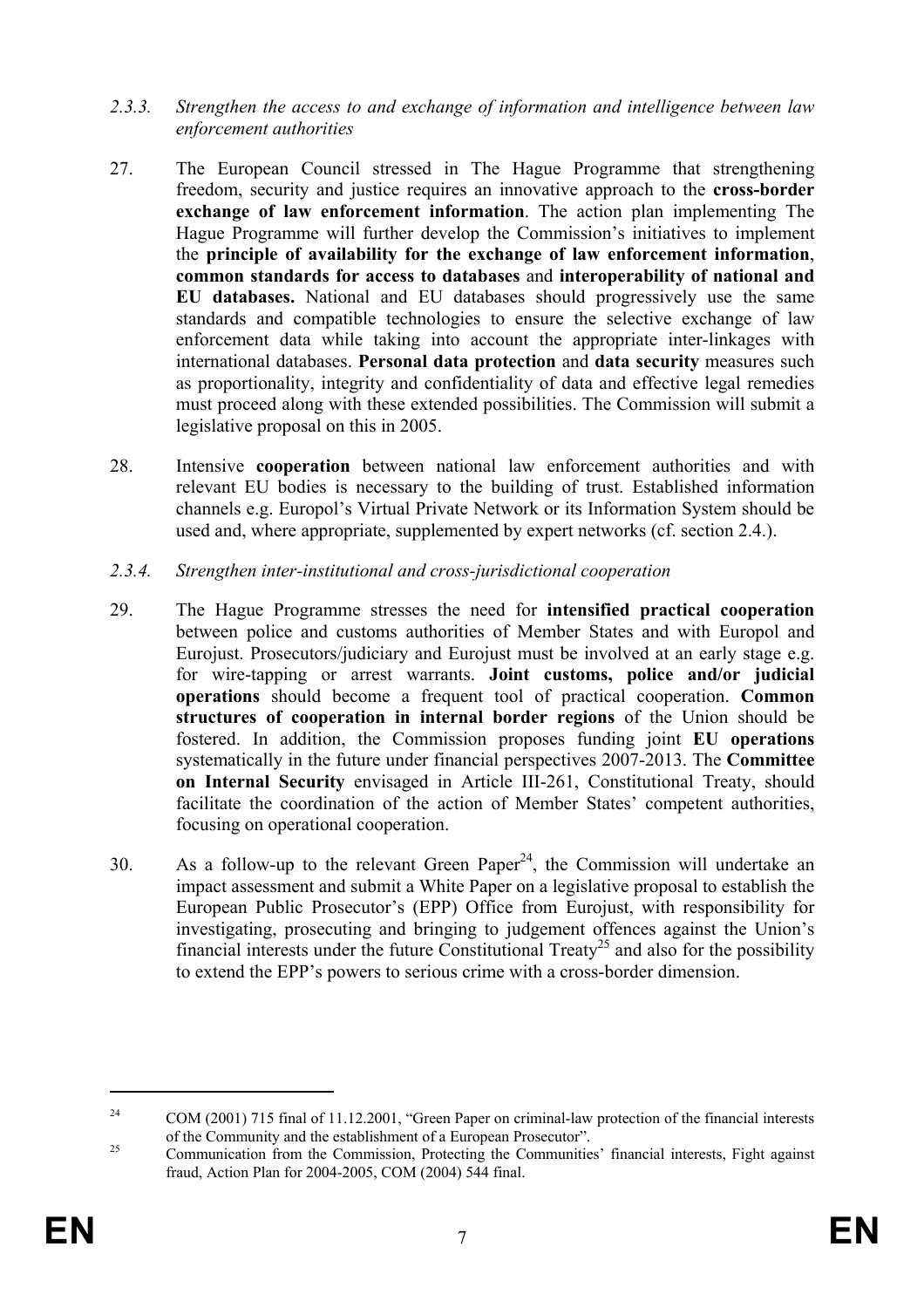## **2.4. Improve use of, and strengthen, existing bodies**

- 31. It is important to **ratify and implement the relevant legal instruments** regarding **Europol** and **Eurojust**, including the three protocols<sup>26</sup> to the Europol Convention. The report on the implementation of the Eurojust Decision<sup>27</sup> identified shortcomings, e.g. differences in the judicial powers of national members which hamper its effectiveness.
- 32. The **potential of Eurojust**<sup>28</sup> and **Europol** in the fight against OC has **yet to be fully exploited** by Member States. Significant multilateral cases should be referred, and serious cross-border crime reported, to Eurojust. The flow of information to Europol is still insufficient. Ways of increasing the systematic forwarding of high quality, live investigative data by Member States must be developed. Implementation of the **Europol Information System** in all Member States will facilitate Europol's access to information on OC.
- 33. Europol and Eurojust should be more closely involved in the investigation phase of cross-border OC cases and in JITs. The opportunities opened by existing legislation and the Constitutional Treaty with regard to their tasks should be used. More specifically, consideration should be given to enhanced **coordination by Europol and Eurojust for complex cross-border operations and criminal investigations** of serious and OC, providing logistical support, expertise and knowledge of best practice and enhanced use of the **Europol/Eurojust agreement.**
- 34. **Training** and systematic **exchange programmes** should be promoted via **CEPOL**  with funding under the Community budget. The Commission has proposed that these activities grow in size and impact.<sup>29</sup>
- 35. The **Border Management Agency,** though primarily tasked with improving the implementation of the Schengen *acquis* on control of persons at the external borders, should provide intelligence and play a role in the coordination of operations on illegal immigration-related OC in cooperation with Member States and Europol, and develop an **integrated risk analysis model**.

# **2.5. Improve legislation where needed**

36. Offences related to transborder OC justify by their nature and potential impact consideration of a common basis in the Union to combat them. The most recent example is the proposal for a FD on the fight against  $OC^{30}$  to provide a harmonised definition of offences and penalties of different forms of participation in a criminal organisation. In the Commission's view **approximation of legislation should complement the mutual recognition** of judicial decisions in criminal matters<sup>31</sup>. When adopting the FD on the European Arrest Warrant<sup>32</sup> the Council agreed "to"

<sup>&</sup>lt;sup>26</sup> OJ C 358 of 13.12.2000, p.1; OJ C 312 of 16.12.2002, p. 1; OJ C 2 of 6.1.2004, p. 1

 $\frac{27}{28}$  COM(2004) 457

<sup>&</sup>lt;sup>28</sup> Council conclusions on an improved use of Eurojust doc. 15285/04, doc. 12561/4/04 REV4

<sup>&</sup>lt;sup>29</sup> COM(2004) 623

 $\frac{30}{31}$  COM(2005) 6<br>para. 17<br> $\frac{32}{31}$  cH 190 of 18

<sup>32</sup> OJ L 190 of 18.7.2002, p.1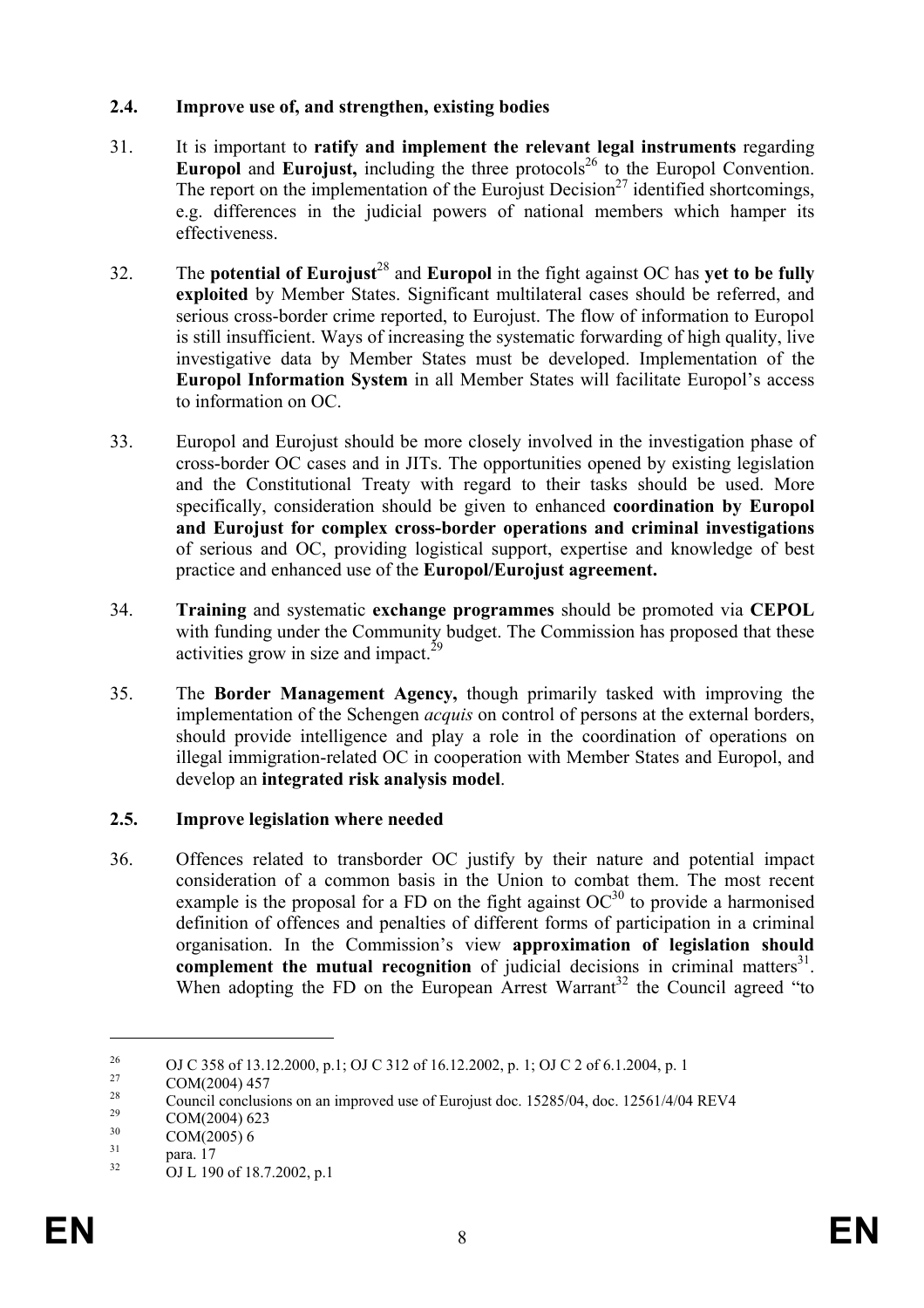continue, in accordance with Article 31(e) TEU, the work on approximation of the offences contained in Article 2(2)" thereof with a view to arriving at a mutual legal understanding among Member States.<sup>33</sup> The Commission will therefore study the scope for further approximation of legislation in criminal matters e.g. in the fields of counterfeiting, illicit arms trafficking, fraud, especially tax fraud and identity theft, environmental crime, racketeering and extortion.

## **2.6. Improve monitoring and evaluation**

37. Several instruments currently provide evaluation of OC policy or contribute to it. They need refinement since The Hague Programme's call for **evaluation** of the implementation, as well as of the effects of Union policies in the area of freedom, security and justice. The Commission regards this as of crucial importance and will present its views on evaluation, bearing in mind **Article III-260** of the Constitutional Treaty in 2006. In the OC context, the future EU crime report and the EU OC Threat Assessments (cf. section 2.1.) will be important tools for an evaluation mechanism on OC-related matters. Evaluations of customs cooperation, anti-corruption policies and fight against financial crime, already announced in respective Communications $34$ , should be given priority due to their horizontal impact.

## **2.7. Strengthen co-operation with non-EU countries and international organisations**

- 38. In this era of open borders and global integration and inter-dependence, the **internal security** of the EU is inseparably **linked to external aspects** of security. The external dimension of the EU's response to OC, and other security threats, has developed considerably over recent years. **Bi-lateral, regional and international initiatives**, need to be further refined.
- 39. Co-operation to tackle OC should be developed further with **priority third countries**, through agreements and other instruments. Such cooperation should include the **promotion of relevant EU benchmarks and international standards**.
- 40. The EU should promote and support the development of **regional approaches and cooperation** to combat OC, particularly in those regions bordering the EU.
- 41. The EU should also fully support the development of **multilateral approaches** to combat OC, to ensure comprehensive ratification and implementation of international instruments, such as the UN Conventions on Transnational OC and Corruption, and the development of **international standards** and provisions in other fora such as the Council of Europe, G8, FATF, OSCE and OECD.
- 42. **Direct cooperation between Europol, Eurojust** on the one hand, **and non-EU countries/bodies** on the other, is essential for developing a European dimension to law enforcement and judicial cooperation beyond EU borders. Europol's strategy on external relations  $2004-2006^{35}$  should be pursued further and Eurojust should develop its own external relations strategy.

 $\frac{33}{34}$  doc. 9958/02 ADD1 REV1 JAI 138

 $\frac{34}{35}$  COM(2003) 317, COM(2004) 262, COM(2004) 376

doc. 12660/04 EUROPOL 44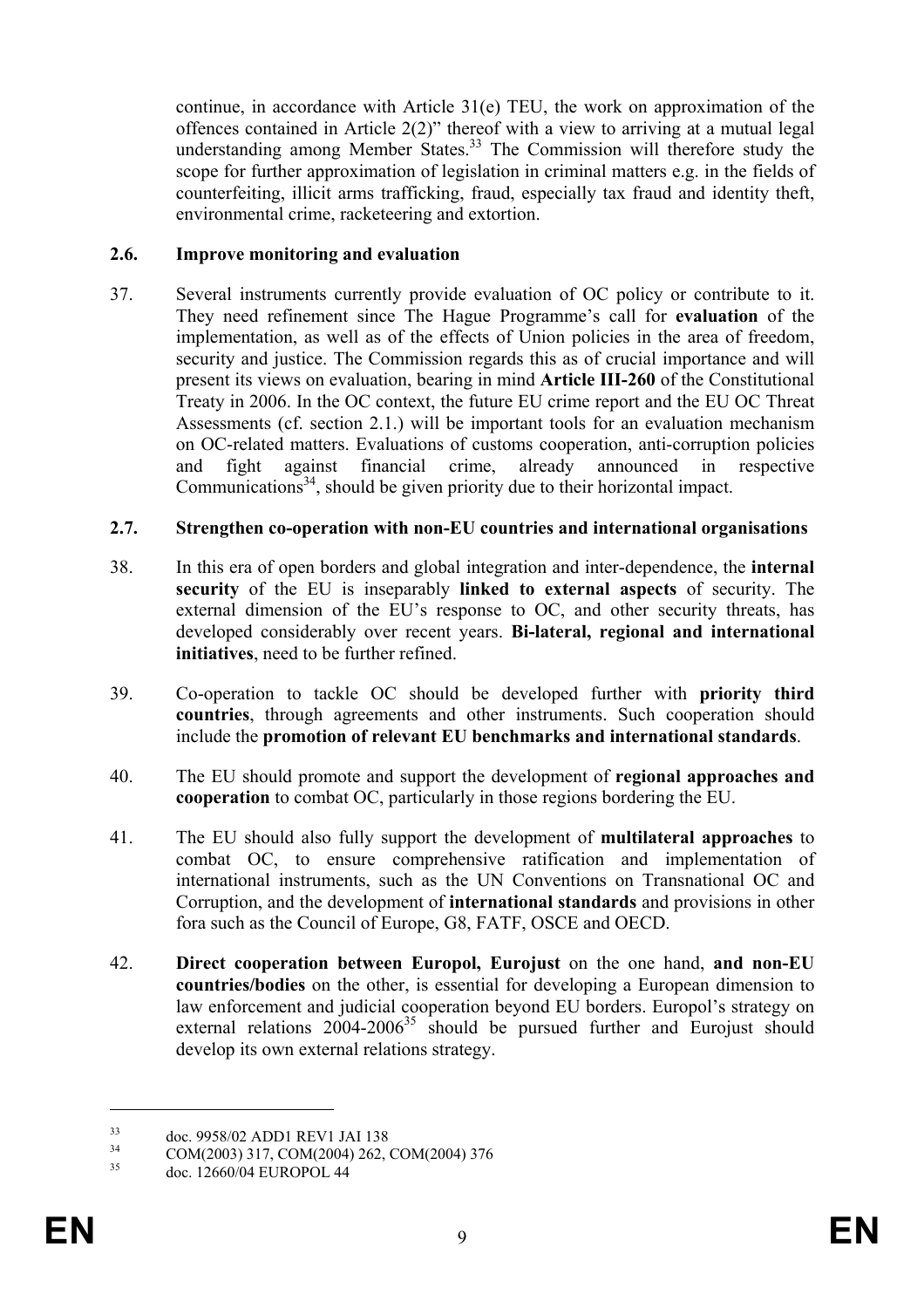#### **2.8. Setting priorities for tackling specific forms of OC at EU-level and for follow-up**

- 43. Consensus was reached in the Council's Multi-disciplinary Group to analyse Europol's OC Report, consult with Eurojust and Europol, and then forward the result to the relevant bodies of the Council with a view to identifying a limited number of yearly strategic priorities in the fight against OC.<sup>36</sup>
- 44. The Hague Programme establishes that the Council should use the yearly OC threat assessments by Europol to establish such priorities as of 2006. In order to make it possible for Europol to fulfil this requirement, work on intelligence-led law enforcement must be taken further without delay. This will require significant efforts not only from Europol, but equally from Member States and competent EU bodies (cf. section 2.1.)

#### **3. SUMMARY OF FOLLOW-UP TO THE CONCLUSIONS OF THE MID-TERM EVALUATION REPORT ON THE MILLENNIUM STRATEGY**

45. The conclusions of the mid-term evaluation of the Millennium Strategy identified six recommendations for further action. Dealing with **drugs trafficking** has been met with the Council's adoption of a FD approximating legislation in the field of drug trafficking in October 2004.<sup>37</sup> Follow-up work on the other five recommendations is underway. The Commission proposed legislation<sup>38</sup> and adopted a White Paper on the exchange of information on convictions<sup>39</sup>; a Communication on disqualifications will follow later in 2005. The proposal for a Third Money Laundering Directive<sup>40</sup> includes a provision to prevent the use of **large-scale cash payments** for money laundering purposes. The development of **comparable crime statistics** is a long term project on which the Commission is engaged along with other stakeholders. It will present an Action Plan on EU Crime Statistics during 2005. A study has been launched on **fiscal fraud.** Its results are expected in July 2005. The Commission (OLAF) and Europol, within their respective legal frameworks will provide assistance to Member States in the format of a **service platform for joint customs operations** in 2005. Finally, the Commission is currently working on a proposal on the **protection of witnesses and collaborators of justice**.

#### **4. THE WAY FORWARD**

46. This Communication spells out the strategic concept on tackling OC in terms of objectives. Annex 1 comprises a list of implementing actions within a 5 year perspective. Once adopted by the Council, the strategic concept on tackling OC should complement the action plan implementing The Hague Programme as it contributes to strengthening freedom, security and justice in the Union. Building and integrating the different elements for a European criminal intelligence model is the

<sup>&</sup>lt;sup>36</sup> doc. 16183/04 CRIMORG 152

 $^{37}$  OJ L335 of 11.11.2004, p. 8

 $\frac{38}{39}$  COM(2004) 664

 $\frac{39}{40}$  COM(2005) 10

COM(2004) 448